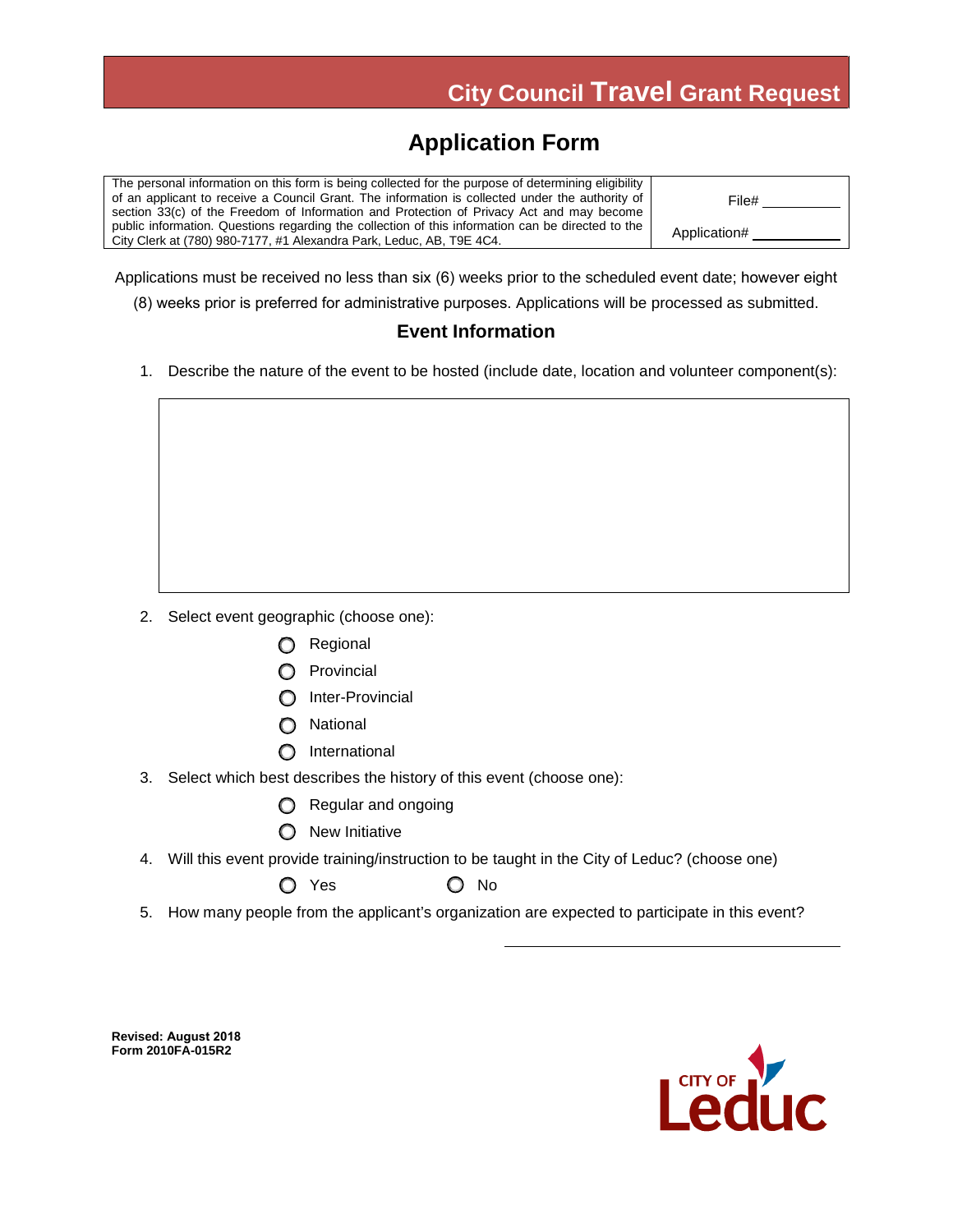### **Applicant Information**

| 1. | Select the applicant status (choose all that apply):                                                  |               |                  |   |                                                                                                |
|----|-------------------------------------------------------------------------------------------------------|---------------|------------------|---|------------------------------------------------------------------------------------------------|
|    | Non-profit organization<br>❏                                                                          | $\Box$        | Local school     | ⊔ | Current City of Leduc resident                                                                 |
|    | Local group affiliated with a National or Provincial entity<br>$\Box$                                 |               |                  |   |                                                                                                |
|    | $(name of entity: ____________$                                                                       |               |                  |   |                                                                                                |
| 2. |                                                                                                       |               |                  |   | Has the applicant been registered or in operation for at least one year, or been a resident of |
|    | Leduc for at least one year?                                                                          |               | $\mathbf{D}$ Yes |   | $\mathbf{O}$ No                                                                                |
| 3. | Will this applicant show a profit from attending any event directly associated with this application? |               |                  |   |                                                                                                |
|    | $O$ Yes                                                                                               |               | $\bigcirc$ No    |   |                                                                                                |
| 4. | Please give a brief description about your organization including its primary objectives:             |               |                  |   |                                                                                                |
|    |                                                                                                       |               |                  |   |                                                                                                |
|    |                                                                                                       |               |                  |   |                                                                                                |
|    |                                                                                                       |               |                  |   |                                                                                                |
|    |                                                                                                       |               |                  |   |                                                                                                |
|    |                                                                                                       |               |                  |   |                                                                                                |
|    |                                                                                                       |               |                  |   |                                                                                                |
| 5. |                                                                                                       |               |                  |   |                                                                                                |
| 6. | Name of Contact: Name of Contact:                                                                     |               |                  |   |                                                                                                |
| 7. |                                                                                                       |               |                  |   |                                                                                                |
| 8. | <b>Address of Contact:</b><br>Street:                                                                 |               |                  |   |                                                                                                |
|    |                                                                                                       |               |                  |   |                                                                                                |
|    |                                                                                                       | City:         |                  |   |                                                                                                |
|    |                                                                                                       | Province:     |                  |   |                                                                                                |
|    |                                                                                                       | Postal Code:  |                  |   |                                                                                                |
|    |                                                                                                       |               |                  |   |                                                                                                |
|    |                                                                                                       | Phone (work): |                  |   |                                                                                                |
|    |                                                                                                       | Fax:          |                  |   |                                                                                                |
|    |                                                                                                       |               |                  |   |                                                                                                |
|    |                                                                                                       | Email:        |                  |   |                                                                                                |

**Revised: August 2018 Form 2010FA-015R2** 

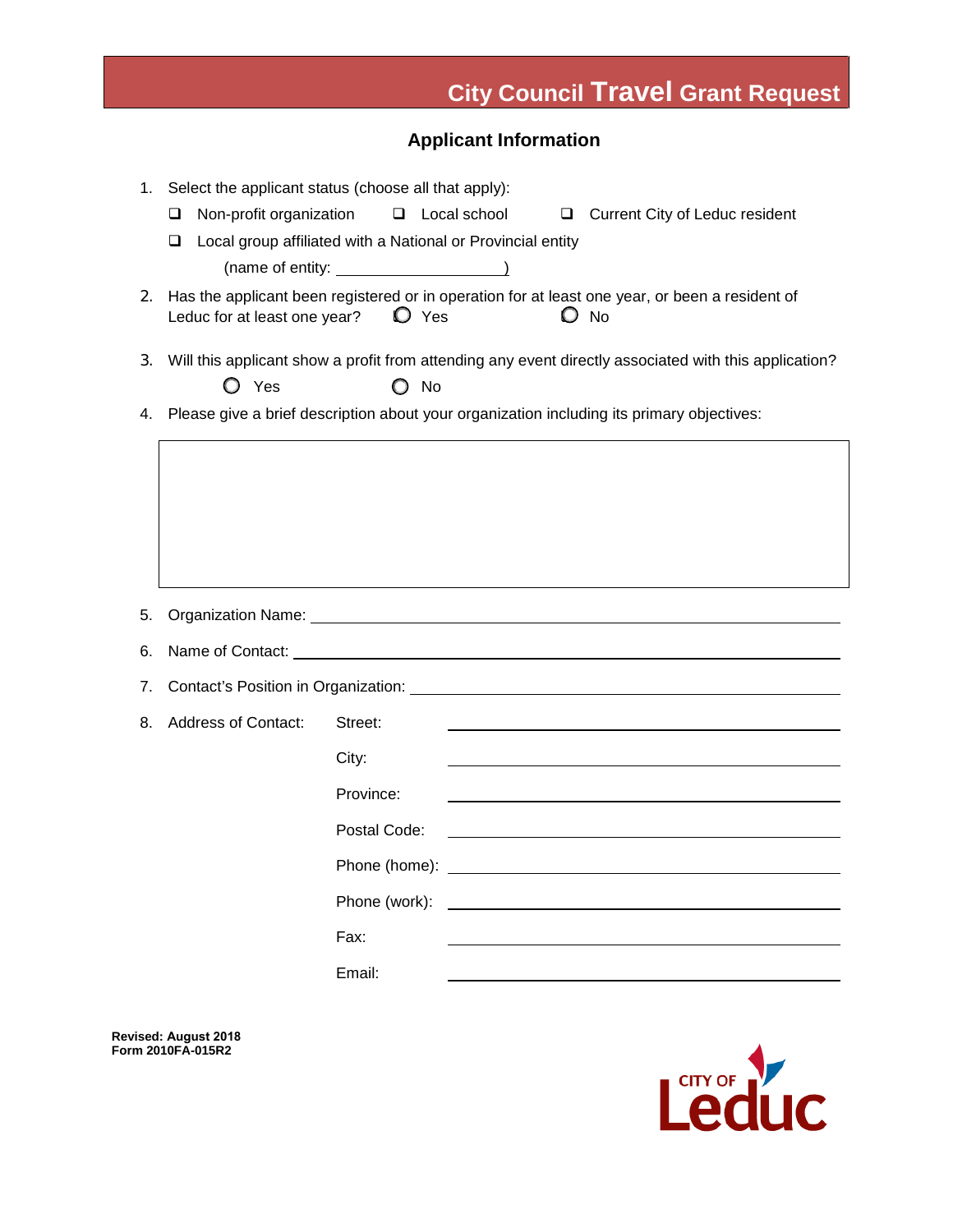#### **Grant Request**

- 1. What is your total grant request? \$
- 2. Provide details how the grant will be allocated to defray event costs:

- 3. Has this applicant been awarded a Travel Grant within the current calendar year?
	- O Yes O No
- 4. Please provide an operational budget for your group or organization including fundraising initiatives. Please give revenue and expenditure details. Attach additional pages if necessary.

5. What is the total expected cost of the event? Please give details and attach additional pages if necessary.